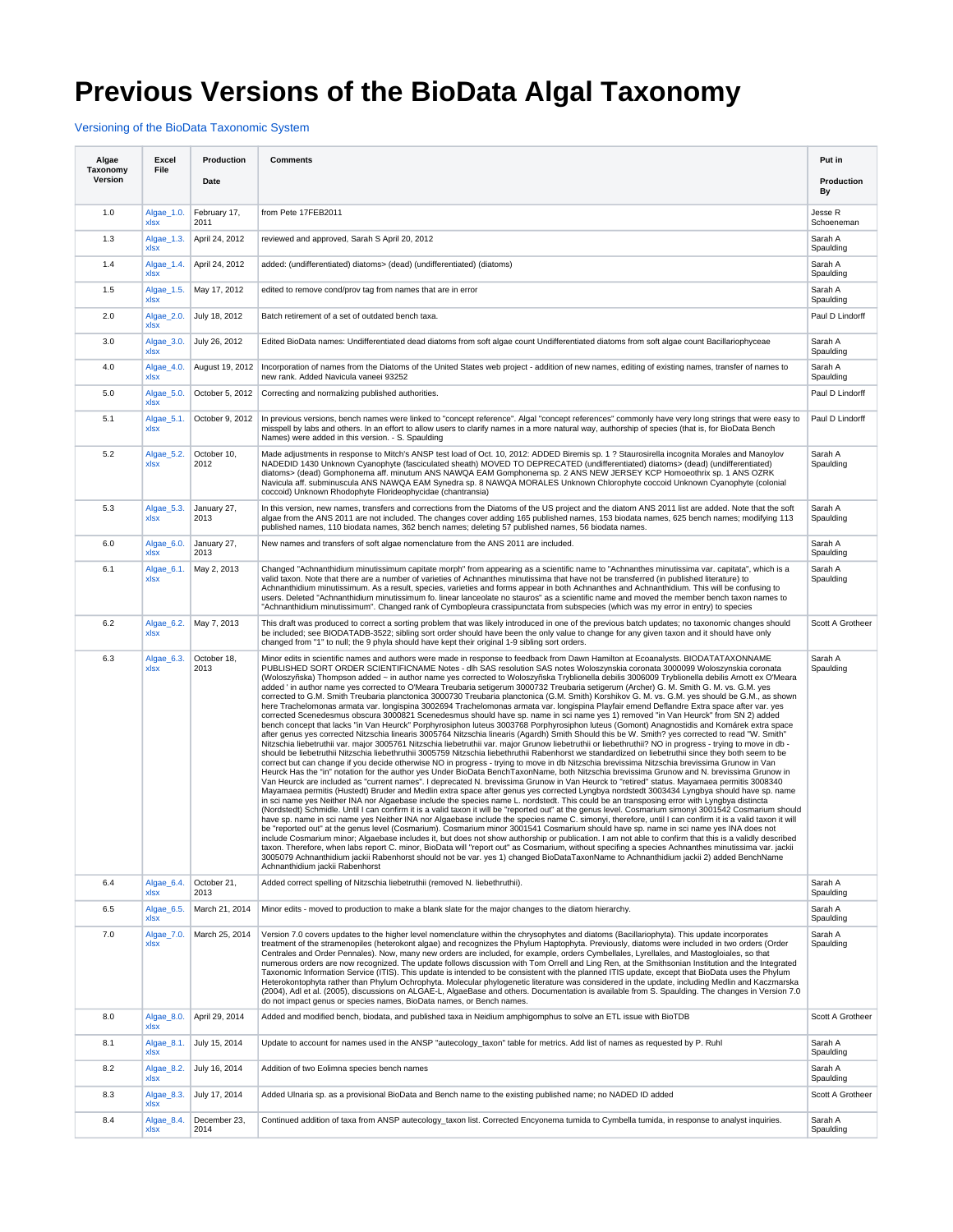| 8.5  | Algae_8.5.<br>xlsx  | January 14,<br>2015   | Included alternate spelling of Diploneis peterseni (petersenii) so that both forms are accepted as bench names. The correct scientific name is D.<br>petersenii Hustedt.                                                                                                                                                                                                                                                                                                     | Sarah A<br>Spaulding |
|------|---------------------|-----------------------|------------------------------------------------------------------------------------------------------------------------------------------------------------------------------------------------------------------------------------------------------------------------------------------------------------------------------------------------------------------------------------------------------------------------------------------------------------------------------|----------------------|
| 8.6  | Algae_8.6.<br>xlsx  | February 6,<br>2015   | Addition of new names to and reactivation from retirement for a number of taxa found in the current EPA NRSA. List submitted by Gina LaLiberte.<br>The new references are not linked - I spoke with Mitch about this bug and hope to have resolved soon so that I can link reference codes.                                                                                                                                                                                  | Sarah A<br>Spaulding |
| 8.7  | Algae_8.7.<br>xlsx  | May 13, 2015          | minor corrections based on feedback from analysts - Melissa Vaccarino, Alex Valigosky                                                                                                                                                                                                                                                                                                                                                                                        | Sarah A<br>Spaulding |
| 9.0  | Algae_9.0.<br>xlsx  | September 22,<br>2015 | Transfer of taxa formerly in Cyclotella, Puncticulata and Handmannia into the older name with priority, Lindavia (Nakov et al. 2015). 90 species were<br>transferred in this publication, all names in BioData are transferred accordingly.                                                                                                                                                                                                                                  | Sarah A<br>Spaulding |
| 9.1  | Algae_9.1.<br>xlsx  | December 16,<br>2015  | NO COMMENT                                                                                                                                                                                                                                                                                                                                                                                                                                                                   | Sarah A<br>Spaulding |
| 9.2  | Algae_9.2.<br>xlsx  | April 5, 2016         | Added nominal forms of names for work to coordinate NAWQA and EPA datasets                                                                                                                                                                                                                                                                                                                                                                                                   | Sarah A<br>Spaulding |
| 9.3  | Algae 9.3.<br>xlsx  | April 26, 2016        | partial addition of taxa for SESQA, NRSA 2008, NRSA 2013, more to come in next version                                                                                                                                                                                                                                                                                                                                                                                       | Sarah A<br>Spaulding |
| 9.4  | Algae_9.4.<br>xlsx  | May 2, 2016           | continuation of addition of taxa for SESQA, NRSA 08, NRSA 13 changed the status of names from retired to current based on request from<br>EcoAnalysts lab                                                                                                                                                                                                                                                                                                                    | Sarah A<br>Spaulding |
| 9.5  | Algae 9.5.<br>xlsx  | June 16, 2016         | continuing additions                                                                                                                                                                                                                                                                                                                                                                                                                                                         | Sarah A<br>Spaulding |
| 10.0 | Algae_10.<br>0.xlsx | July 1, 2016          | more additions, transfers, and deletions                                                                                                                                                                                                                                                                                                                                                                                                                                     | Sarah A<br>Spaulding |
| 11.0 | Algae_11.<br>0.xlsx | September 2,<br>2016  | add taxon requested by Rhithron 8/19/2016; corrected an error at the Published, BioData, and Bench levels (Placoneis anglophilia s/b Placoneis<br>anglophila)                                                                                                                                                                                                                                                                                                                | Sarah A<br>Spaulding |
| 11.1 | Algae_11.<br>1.xlsx | September 2,<br>2016  | Taxa added according to request for Boise project                                                                                                                                                                                                                                                                                                                                                                                                                            | Sarah A<br>Spaulding |
| 12.0 | Algae_12.<br>0.xlsx | October 14,<br>2016   | re-align "sp.", "spp.", "sp # ?" taxa with BioData taxa that do not end with "sp." or "spp." endings; remove the "sp" and other extra characters from the<br>BioDataTaxonShortNames associated with those names; associate Bench Taxa containing "cf." or "aff." with appropriate generic level BioData Taxa.<br>ALSO, included recent transfers (Planothidium calcar to Gliwiczia calcar; Planothidium stewartii to Platessa stewartii) and updates to Diatoms of the<br>US | Sarah A<br>Spaulding |
| 12.1 | Algae_12.<br>1.xlsx | October 19,<br>2016   | Make a couple of additions and tweaks to load Cardwell data                                                                                                                                                                                                                                                                                                                                                                                                                  | Sarah A<br>Spaulding |
| 12.2 | Algae_12.<br>2.xlsx | February 2,<br>2017   | Made additions as per request                                                                                                                                                                                                                                                                                                                                                                                                                                                | Sarah A<br>Spaulding |
| 12.3 | Algae_12.<br>3.xlsx | February 24,<br>2017  | Moved the NADEDIDs from 19 BenchTaxonNames that start with a quotation mark and end with a space followed by a quotation mark to their<br>"duplicate" concept that does not have the extra leading and trailing characters; all of these concepts remain retired                                                                                                                                                                                                             | Scott A Grotheer     |
| 12.4 | Algae_12.<br>4.xlsx | March 20, 2017        | unretire "Stauroneis anceps fo. gracilis Rabenhorst" after developers trimmed the extra white space after the authority                                                                                                                                                                                                                                                                                                                                                      | Sarah A<br>Spaulding |
| 12.5 | Algae_12.<br>5.xlsx | April 5, 2017         | addition of names from southeast states, from NRSA, ANSP and SESQA projects                                                                                                                                                                                                                                                                                                                                                                                                  | Sarah A<br>Spaulding |
| 12.6 | Algae_12.<br>6.xlsx | April 12, 2017        | continuation of adding names and references for the SESQA project                                                                                                                                                                                                                                                                                                                                                                                                            | Sarah A<br>Spaulding |
| 12.7 | Algae_12.<br>7.xlsx | April 20, 2017        | Adding taxa for SESQA                                                                                                                                                                                                                                                                                                                                                                                                                                                        | Sarah A<br>Spaulding |
| 12.8 | Algae_12.<br>8.xlsx | May 18, 2017          | correct some misspellings in SESQA taxa                                                                                                                                                                                                                                                                                                                                                                                                                                      | Sarah A<br>Spaulding |
| 12.9 | Algae_12.<br>9.xlsx | May 30, 2017          | more corrections                                                                                                                                                                                                                                                                                                                                                                                                                                                             | Sarah A<br>Spaulding |
| 13.0 | Algae_13.<br>0.xlsx | July 31, 2017         | adding more taxa                                                                                                                                                                                                                                                                                                                                                                                                                                                             | Sarah A<br>Spaulding |
| 13.1 | Algae_13.<br>1.xlsx | August 3, 2017        | adding more taxa from NESQA 2014                                                                                                                                                                                                                                                                                                                                                                                                                                             | Sarah A<br>Spaulding |
| 13.2 | Algae_13.<br>2.xlsx | August 3, 2017        | na                                                                                                                                                                                                                                                                                                                                                                                                                                                                           | Sarah A<br>Spaulding |
| 14.0 | Algae_14.<br>0.xlsx | January 26,<br>2018   | Correct concepts with Wo?owski in the reference code to Woowski                                                                                                                                                                                                                                                                                                                                                                                                              | Sarah A<br>Spaulding |
| 14.1 | Algae 14.<br>1.xlsx | January 29,<br>2018   | adding names for Ecoanalysts                                                                                                                                                                                                                                                                                                                                                                                                                                                 | Sarah A<br>Spaulding |
| 14.2 | Algae 14.<br>2.xlsx | March 13, 2018        | na                                                                                                                                                                                                                                                                                                                                                                                                                                                                           | Sarah A<br>Spaulding |
| 14.3 | Algae_14.<br>3.xlsx | April 4, 2018         | addition of soft algal names and references from Rhithron, Frank Acker (ANS)                                                                                                                                                                                                                                                                                                                                                                                                 | Sarah A<br>Spaulding |
| 14.4 | Algae_14.<br>4.xlsx | April 6, 2018         | Addition of names for ANS                                                                                                                                                                                                                                                                                                                                                                                                                                                    | Sarah A<br>Spaulding |
| 14.5 | Algae_14.<br>5.xlsx | April 6, 2018         | more edits                                                                                                                                                                                                                                                                                                                                                                                                                                                                   | Sarah A<br>Spaulding |
| 14.6 | Algae_14.<br>6.xlsx | May 7, 2018           | more updates                                                                                                                                                                                                                                                                                                                                                                                                                                                                 | Sarah A<br>Spaulding |
| 14.7 | Algae_14.<br>7.xlsx | May 30, 2018          | more updates                                                                                                                                                                                                                                                                                                                                                                                                                                                                 | Sarah A<br>Spaulding |
| 14.8 | Algae_14.<br>8.xlsx | June 4, 2018          | and more updates                                                                                                                                                                                                                                                                                                                                                                                                                                                             | Sarah A<br>Spaulding |
| 14.9 | Algae_14.<br>9.xlsx | July 3, 2018          | more edits, mostly additions                                                                                                                                                                                                                                                                                                                                                                                                                                                 | Sarah A<br>Spaulding |
| 15.0 | Algae_15.<br>0.xlsx | July 11, 2018         | more                                                                                                                                                                                                                                                                                                                                                                                                                                                                         | Sarah A<br>Spaulding |
| 15.1 | Algae_15.<br>1.xlsx | July 18, 2018         | Add soft algal taxon names at the request of NEON Incorporate transfers from Anabaena to Dolichospermum based on Wacklin et al. 2009.<br>Nomenclatural validation of the genetically revised cyanobacterial genus Dolichospermum (Ralfs ex Bornet et Flahault) comb. nova. Fottea 9(1): 59-<br>64.                                                                                                                                                                           | Sarah A<br>Spaulding |
| 15.2 | Algae_15.<br>2.xlsx | August 2, 2018        | more edits                                                                                                                                                                                                                                                                                                                                                                                                                                                                   | Sarah A<br>Spaulding |
| 15.3 | Algae_15.<br>3.xlsx | August 15, 2018       | more edits to diatom names transfers for soft algae                                                                                                                                                                                                                                                                                                                                                                                                                          | Sarah A<br>Spaulding |
| 15.4 | Algae_15.<br>4.xlsx | August 23, 2018       | add more soft algal names                                                                                                                                                                                                                                                                                                                                                                                                                                                    | Sarah A<br>Spaulding |
|      |                     |                       |                                                                                                                                                                                                                                                                                                                                                                                                                                                                              |                      |